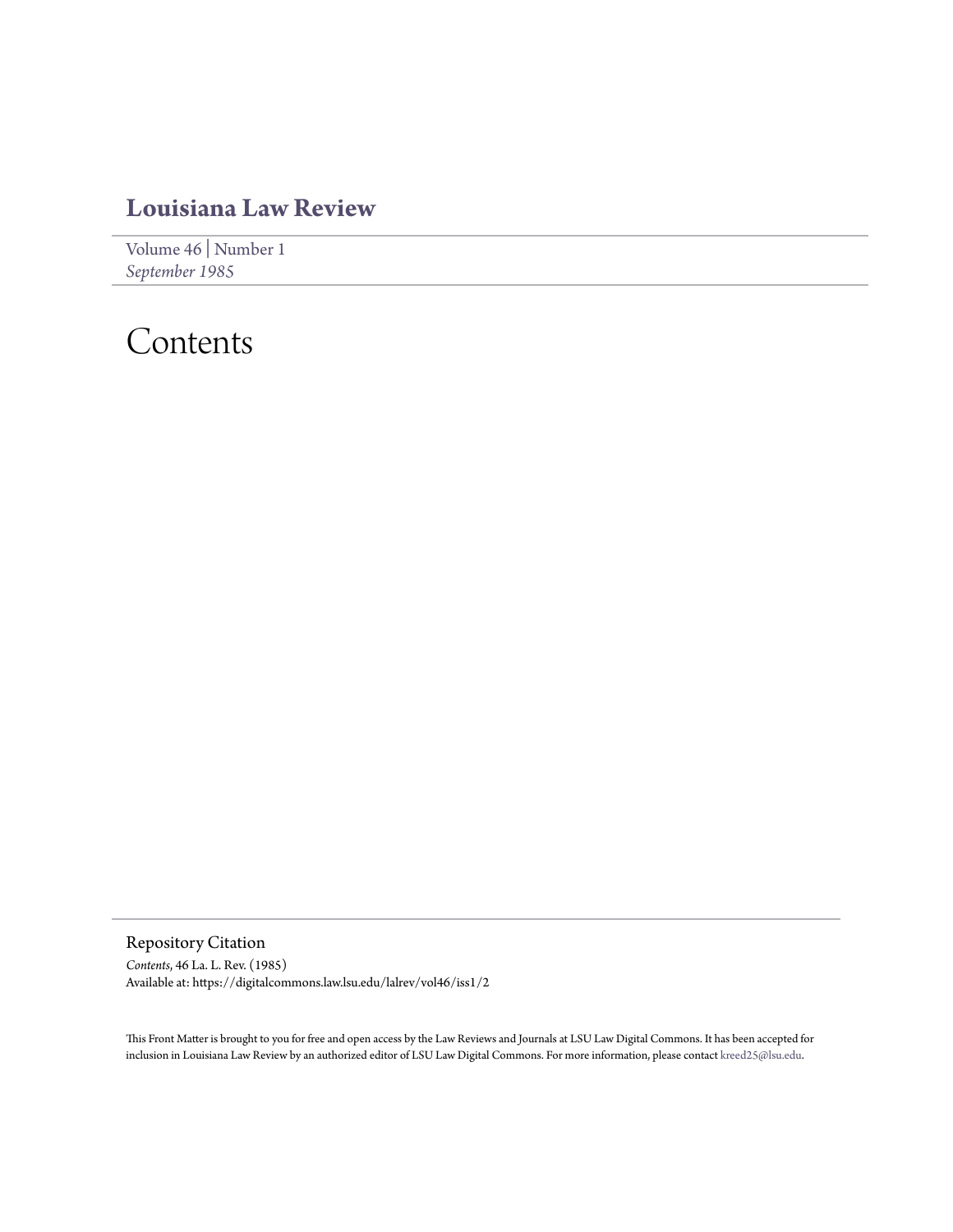# **Louisiana Law Review**

 $\frac{1}{\sqrt{2}}$ 

# **CONTENTS**

# **Issue Number 1**

ARTICLES Force Majeure, Failure of Cause, and Théorie De L'Imprévision: Louisiana Law and Beyond Saul *Litvinoff* **I** Louisiana Condominium Law and the Civilian **Tradition** *George M. Armstrong, Jr.* <sup>65</sup> **COMMENT** After the Facelift, Is Subchapter S Any More Attractive? *Warren P. Kean* **87 NOTES** Has *Shaffer v. Heitner* Been Lost at Sea? *George Arceneaux* 141 *McCain v. Grant Parish Police Jury:* Judicial Use of the Inherent Powers Doctrine to Compel Adequate Funding André Doguet 157 League of Women Voters v. City of New *Orleans:* Standing in Suits Against Public **Officials** *J. Keith Hardie, Jr.* <sup>169</sup> *Ray v. Alexandria Mall:* Amending The Petition To Name A New Defendant *Julie R. Wilkerson* <sup>179</sup> **BOOK REVIEW** Sources of Law, Legal Change and Ambiguity *Peter G. Stein* 189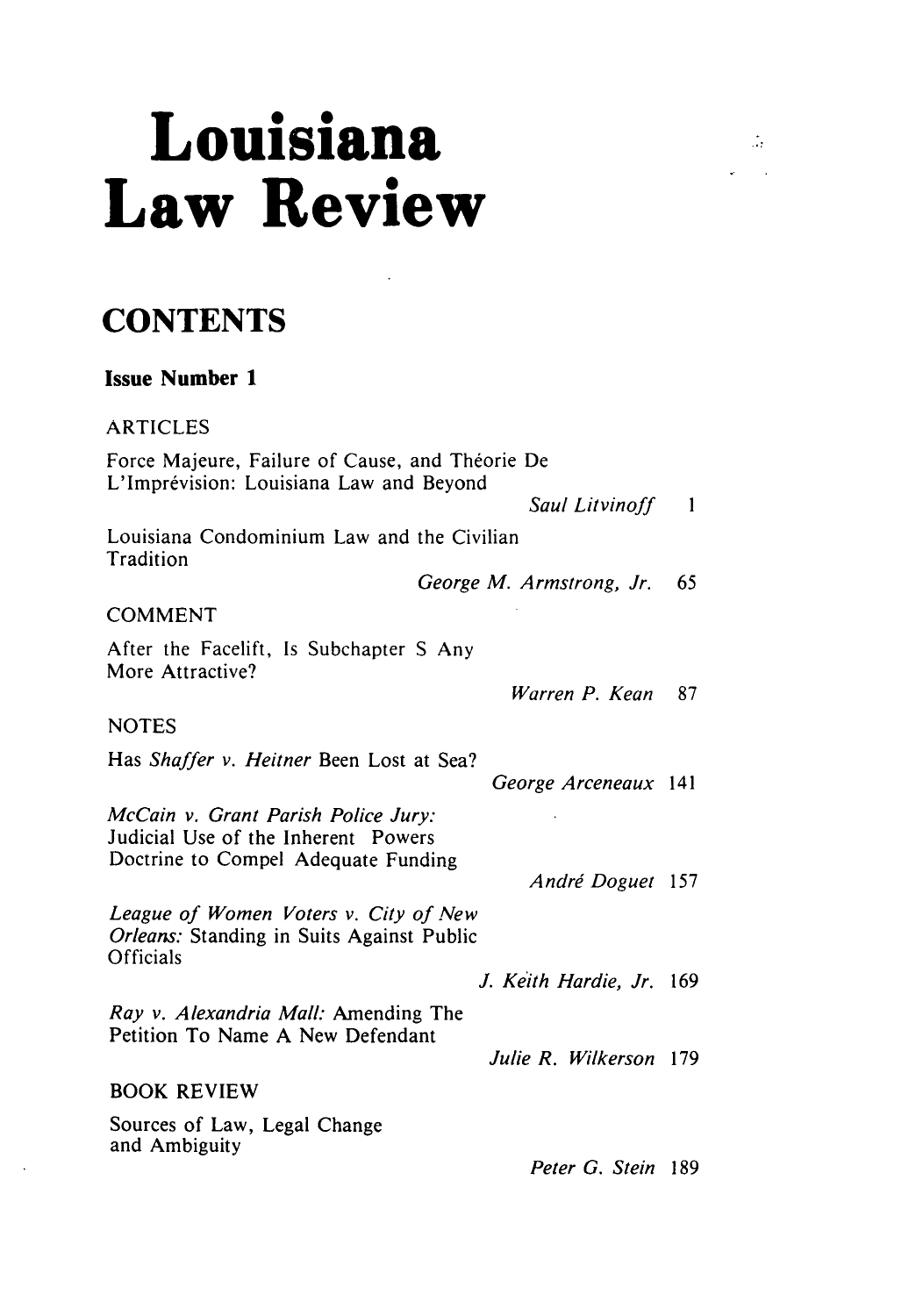# Issue Number 2

## ARTICLES

The Implied Warranty of Habitability: Louisiana Institution, Common Law Innovation

> *George M. Armstrong, Jr. John C. LaMaster* 195

Presumptions and Burdens of Proof in Louisiana Property Law

*W. Lee Hargrave* 225

Judge and Jurist in the Civil Law: A Historical Interpretation

*Peter G. Stein* 241

Louisiana's Natural Death Act and Dilemmas in Medical Ethics *Michael Vitiello* 259

#### **COMMENTS**

Mennonite Board of Missions v. Adams: Expansion of the Due Process Notice Requirement

*Linda Sarradet Akchin* <sup>311</sup>

Recent Changes in Criminal Law: The Federal Insanity Defense

*Henry T. Miller* **337**

We Say What We Mean, and We. Mean What We Say: The 1984 Amendments to Sections 904 and 905 of the LHWCA *Kraig T. Strenge* 361

#### **NOTES**

Dunham v. Anderson-Dunham, Inc.: Duress By Circumstance *Jonathan A. Hunter* 377

Williams v. Winn Dixie: In Consideration of a Compromise's Cause

*Brett J. Prendergast* 389

Texas Bank of Beaumont v. Bozorg: The Supreme Court Addresses Collateral Mortgages

*Shannan Clare Sweeney* 397

## **Issue Number 3**

ARTICLES

Business Associations

*Glenn G. Morris* 413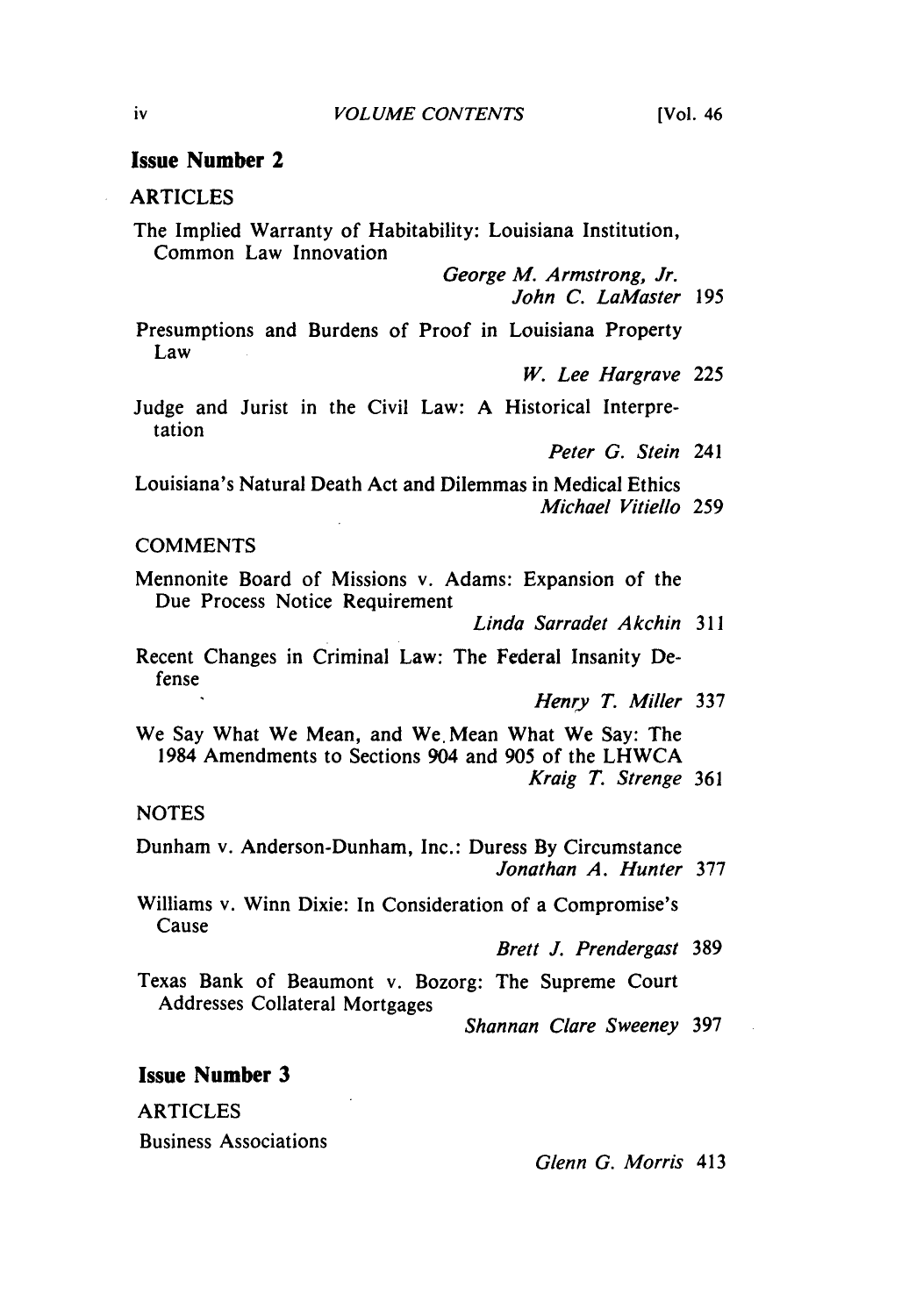**1985-19861**

J.

| Criminal Law                                 |                           |     |
|----------------------------------------------|---------------------------|-----|
| Criminal Trial and Post Conviction Procedure | John S. Baker, Jr. 431    |     |
|                                              | Cheney C. Joseph, Jr. 445 |     |
| Evidence                                     |                           |     |
|                                              | George W. Pugh and 463    |     |
| Insurance                                    | James R. McClelland       |     |
|                                              | H. Alston Johnson and 475 |     |
|                                              | W. Shelby McKenzie        |     |
| Local Government Law                         |                           |     |
| Louisiana Constitutional Law                 | Kenneth M. Murchison 491  |     |
|                                              | Lee Hargrave 535          |     |
| <b>Matrimonial Regimes</b>                   |                           |     |
|                                              | Katherine Shaw Spaht      | 559 |
| Mineral Rights                               | Patrick H. Martin 569     |     |
| Obligations                                  |                           |     |
|                                              | Bruce V. Schewe 595       |     |
| Persons                                      |                           |     |
| Pre-Trial Criminal Procedure                 | Katherine Shaw Spaht 613  |     |
|                                              | P. Raymond Lamonica 627   |     |
| Professional Responsibility                  |                           |     |
|                                              | Warren L. Mengis 637      |     |
| Property                                     | Symeon Symeonides 655     |     |
| <b>Security Devices</b>                      |                           |     |
|                                              | Thomas A. Harrell 695     |     |
| Successions and Donations                    |                           |     |
| Torts                                        | Katherine Shaw Spaht 707  |     |
|                                              | William E. Crawford 717   |     |
| Workers' Compensation                        |                           |     |
|                                              | H. Alston Johnson         | 723 |

# Issue Number 4

## ARTICLES

Recovery in Louisiana Tort Law for Intangible Economic Loss: Negligence Actions and the Tort of Intentional Interference with Contractual Relations

 $\overline{a}$ 

*David W. Robertson* 737

 $\mathbf v$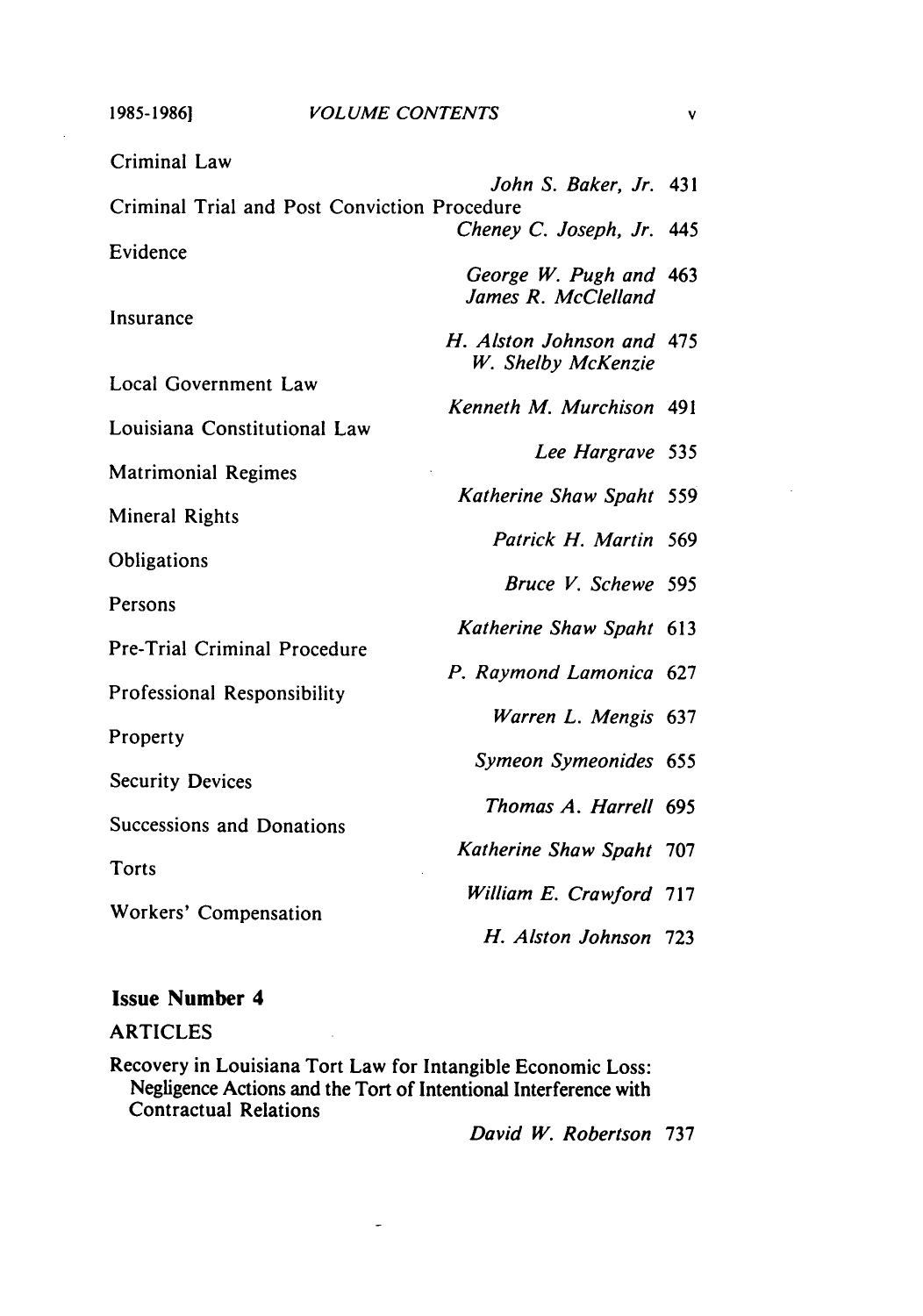Some Common Issues Involved in Oil and Gas Bankruptcies: A Primer for the Non-Bankruptcy Practitioner

> *James E.* Babcock & *Robert 0. Thomas* 763

The Implied Marketing Covenant in Oil and Gas Leases: Some Needed Changes for the 80's

> Bruce *M. Kramer &* Chris *Pearson* 787

# STUDENT SYMPOSIUM ON OIL AND GAS

Consideration of Mineral Rights in Eminent Domain Proceedings Robert A. Dunkelman 827

Consent Requirements in Compulsory Fieldwide Unitization *John* C. LaMaster 843

Underground Gas Storage: Opposing Rights and Interests Fred McGaha 871

Costs Deductible by the Lessee in Accounting to Royalty Owners for Production of Oil or Gas

Frederick R. Parker, *Jr.* 895

#### **NOTES**

Recovery of Economic Loss Absent Physical Damage to a Proprietary Interest: Does Testbank Dim the Bright-Line?

Zauderer v. Office of Disciplinary Counsel of the Supreme Court of Ohio: States' Rights v. The First Amendment Jennifer *T. Elmer* 923

# Issue Number **5**

#### ARTICLES

The State of "State Action" Antitrust Immunity: **A** Progress Report

*John E. Lopatka* 941

International Commercial Arbitration: The Contribution of the French Jurisprudence

*Arthur Taylor von Mehren* 1045

#### COMMENT

The Louisiana Criminal Code and Criminal Intent: Distinguishing Between Specific and General Intent

*Andri Doguet* 1061

Tamara Dixon *913*